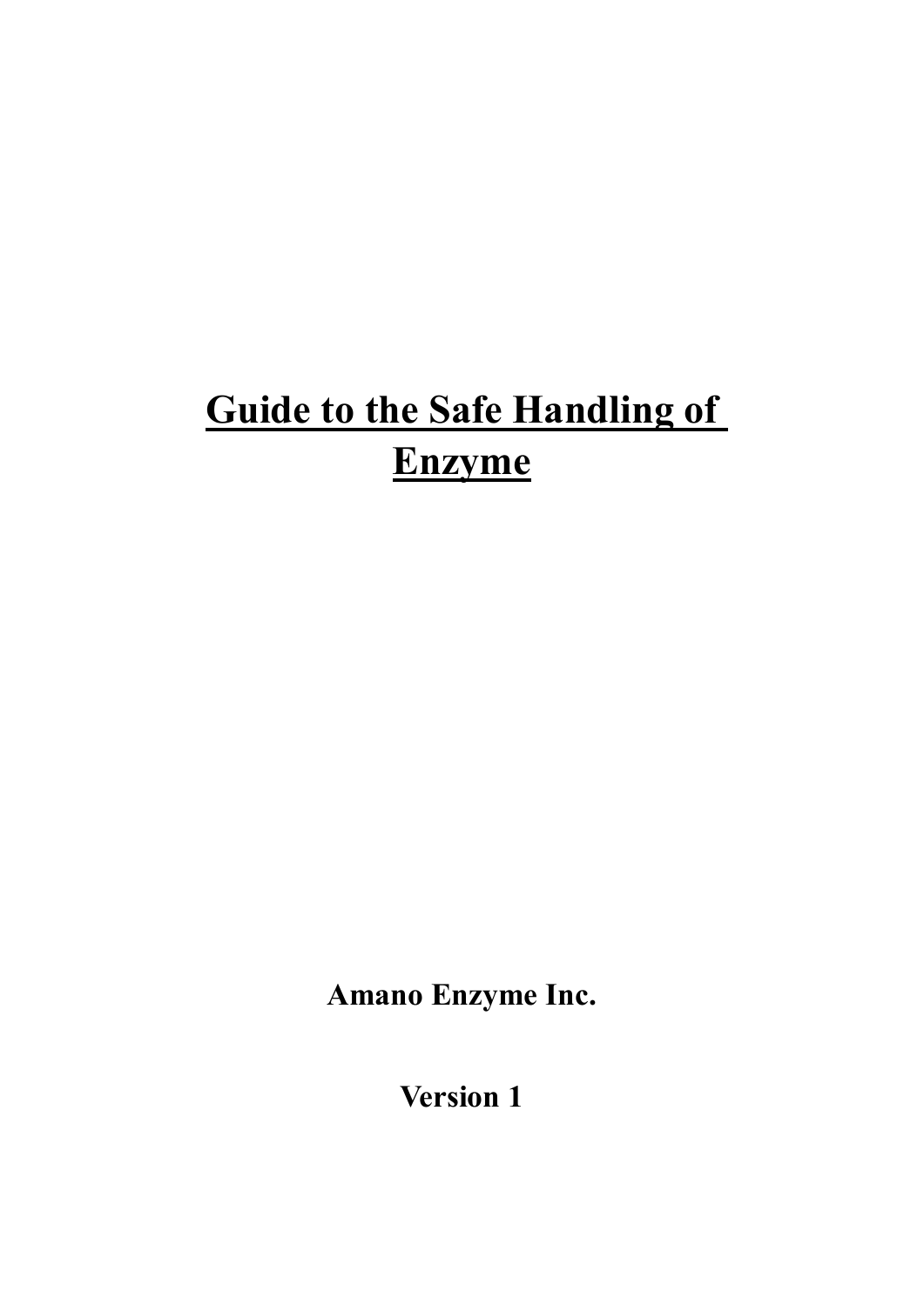## **Table of Contents**

# **1. What Are Enzymes?**

# **2. Enzyme Properties**

- 1) Usefulness of enzymes
- 2) Miscellaneous

# **3. Health Effects**

## **4. Symptoms Developing on Enzyme Exposure**

- 1) Allergy
- 2) Irritation

# **5. Handling of Enzymes**

- 1) Measures for prevention of exposure
	- Exposure control
	- Safe work Prevention of and protection from enzyme dust (airborne microparticles)/aerosols
- 2) Protective equipment for work
- 3) Protective clothing

## **6. Measurement of Enzyme Dust in the Work Environment**

- **7. Cleaning at the Time of Spillage / Cleaning and Maintenance of the Work Area**
- **8. First-aid Treatment in Case of Exposure**
- **9. Medical Surveillance (Regular Health Checkup)**

## **10. Training**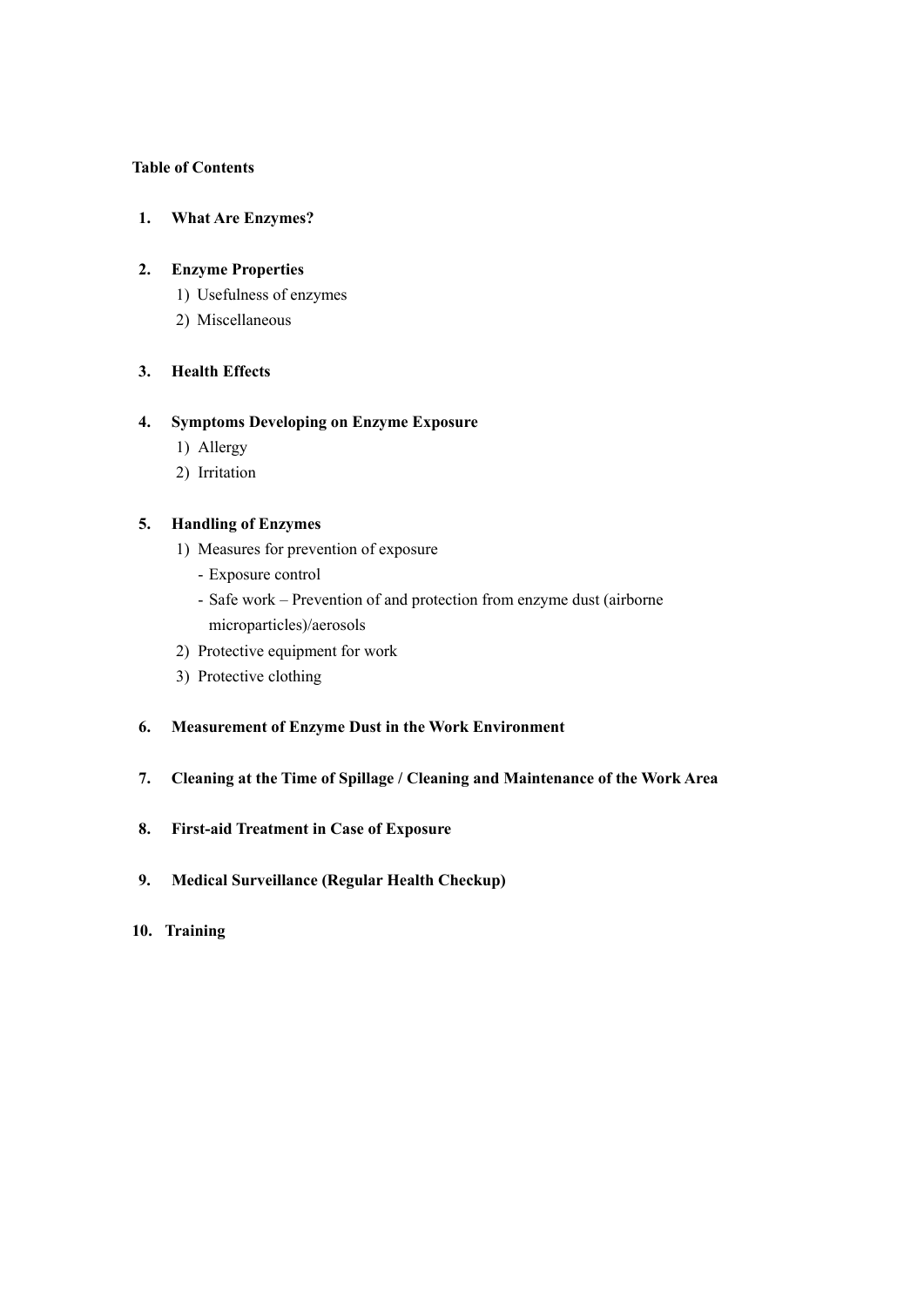## **1. What Are Enzymes?**

Enzymes are proteins produced in living cells of plants, animals, and microorganisms and catalyzing biological reactions essential for life support. Enzymes manufactured under advanced manufacturing and quality control systems are utilized in the fields of pharmaceuticals, food, feed, industry, and clinical diagnosis to accelerate the synthesis, degradation, and oxidation/reduction of organic substances such as carbohydrates, fats, and proteins.

#### **2. Enzyme Properties**

## 1) Usefulness of enzymes

Enzymes have excellent properties of exclusively acting on specific substances (substrate specificity) under mild conditions (ambient temperature, ambient pressure, approximately neutral pH). For example, digestive enzymes break down food into nutrients. Starch saccharifying enzymes (for glucose production) break starch into glucose. These properties are applied to a wide range of applications, and many enzymes are used in various places in life. The use of enzymes for food industry is presented below.

[Protein processing]

Proteases (proteolytic enzymes) are mainly used to improve the taste, yield of extracts, nutritional value, and physical properties through degradation of proteins.

[Starch processing]

A variety of sugars with useful properties (glucose, maltose, maltotriose, branched oligosaccharide, cyclodextrin, isomerized sugar, and fructose) are produced using various enzymes that act on glycosidic bonds in starch.

[Yeast extract]

Yeast extract is obtained from yeast such as brewer's yeast, baker's yeast, and torula yeast by extraction involving self-digestion or enzymatic degradation and concentration. It is widely used as an umami seasoning that contains amino acids, inosinic acid, guanylate, etc.

[Fat processing]

Lipases are used in the field of fat and processing in food industry. Lipases (fat-degrading enzymes) are enzymes mainly hydrolyzing triglycerides to produce fatty acids and glycerin. Applications include production of milk flavors, improvement of triglyceride purity, and concentration of highly unsaturated fatty acids (EPA, DHA).

[Miscellaneous]

For other uses, refer to the product uses on our website.

#### **3. Health Effects**

Enzymes may sometimes cause irritation of the skin (skin irritation). In susceptible individuals, Inhalation of enzymes may elicit an immune response (sensitization). Exposures repeated over time may induce production of allergic antibodies and further exacerbation of symptoms may lead to development of respiratory allergy. Therefore, when working with enzymes, care should be taken to avoid inhalation of fine powders and aerosols as well as their contact with skin, eyes, etc. On the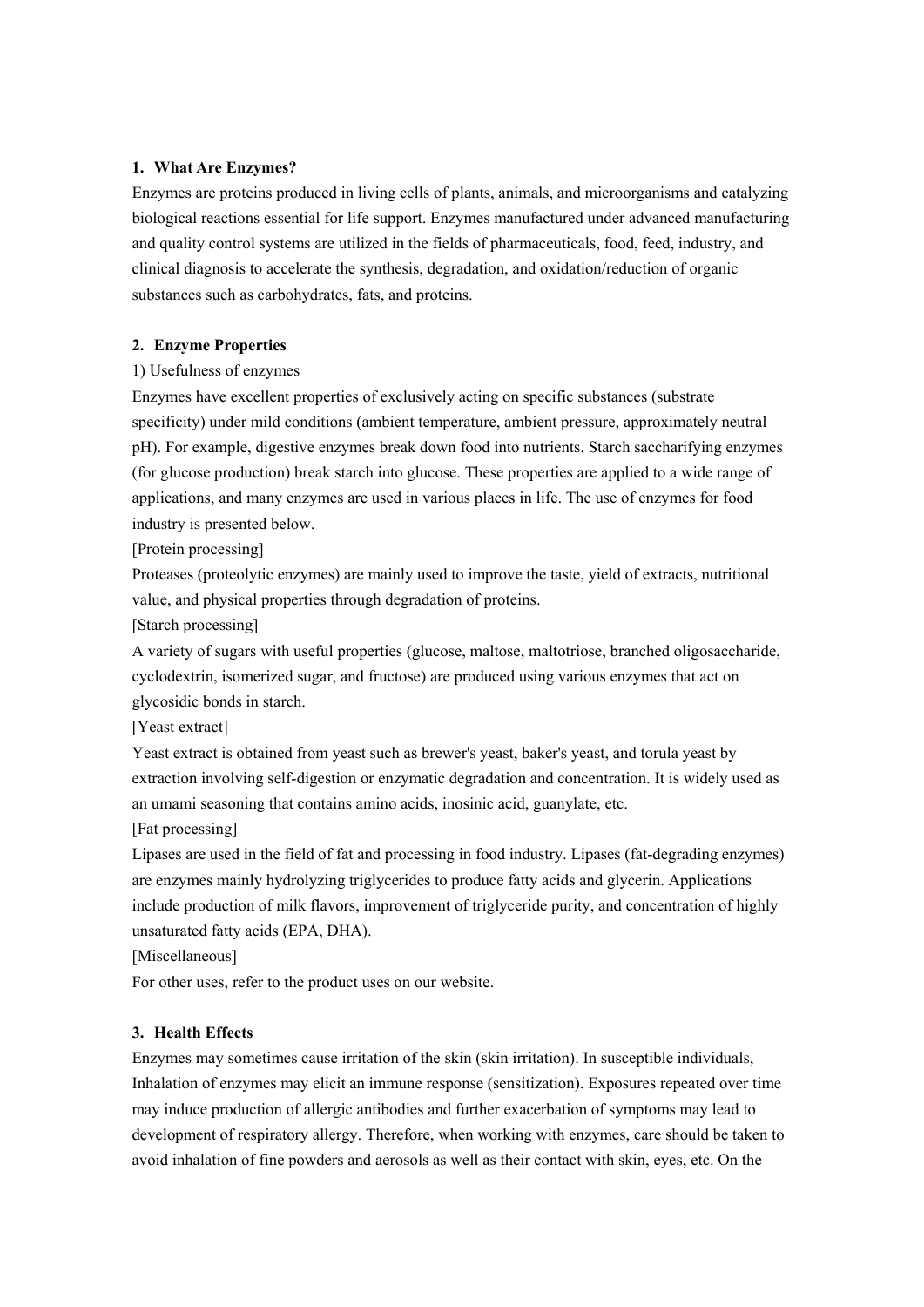other hand, in handling enzymes, proper working practices, process control and use of appropriate personal protective equipment can minimize adverse health effects and secure safety in work. Specific allergic symptoms and irritation during enzyme exposure are detailed below as basic information required for appropriate management.

#### **4. Symptoms Developing on Enzyme Exposure**

## 1) Allergy

As with protein allergens such as pollen, enzymes may cause mild to severe symptoms such as sneezing, nasal obstruction and sinus congestion, cough, watery eyes and runny nose. With the onset and progression of occupational asthma, more serious symptoms may occur such as tightness of the chest, wheezing and shortness of breath. These symptoms may develop during work hours or even two or more hours after work exposure. Symptoms occur in allergic patients inhaling enzyme aerosols and usually disappear within a few hours. Common seasonal allergy symptoms may resemble enzyme allergies. If symptoms appear more often on working days and disappear during weekends or holidays, they may be due to enzyme exposure and should be investigated. People with allergic symptoms should immediately report their symptoms and ask a physician for a diagnosis.

#### 2) Irritation

While the primary health hazard associated with enzymes is respiratory allergy, contact with proteolytic enzymes may cause skin and eye irritation. The higher the concentration of the enzyme preparation, the greater the potential for producing irritation upon contact. This irritation is caused by catalytic activities of proteolytic enzymes and is not an allergic response.

Non-proteolytic enzymes have not been shown to cause skin and eye irritation. However, as part of personal hygiene practices, skin and eye contact with all enzymes should be minimized. Please refer to the Safety Data Sheet (SDS) for information on the hazards associated with other ingredients of the enzyme preparation.

#### **5. Handling of Enzymes**

1) Measures for prevention of exposure

## Exposure control

The risk associated with enzyme exposure can be controlled using a widely accepted hierarchy of controls including engineering controls, safe working practices, and personal protective equipment. Implementation of these controls depends on the likelihood and severity of enzyme exposure potentially associated with the work task.

Implementing engineering controls such as isolation or containment is the best method to minimize exposure. Isolation techniques are used to completely segregate the enzyme product from the employee and workplace by creating a barrier (e.g., closed dosing systems, direct tote connections). Although isolation is not feasible for some operations, exposure to hazards in such cases may be prevented by installing local exhaust ventilation (LEV) to accommodate enzyme products (in the packaging and rework area). It is important that all engineering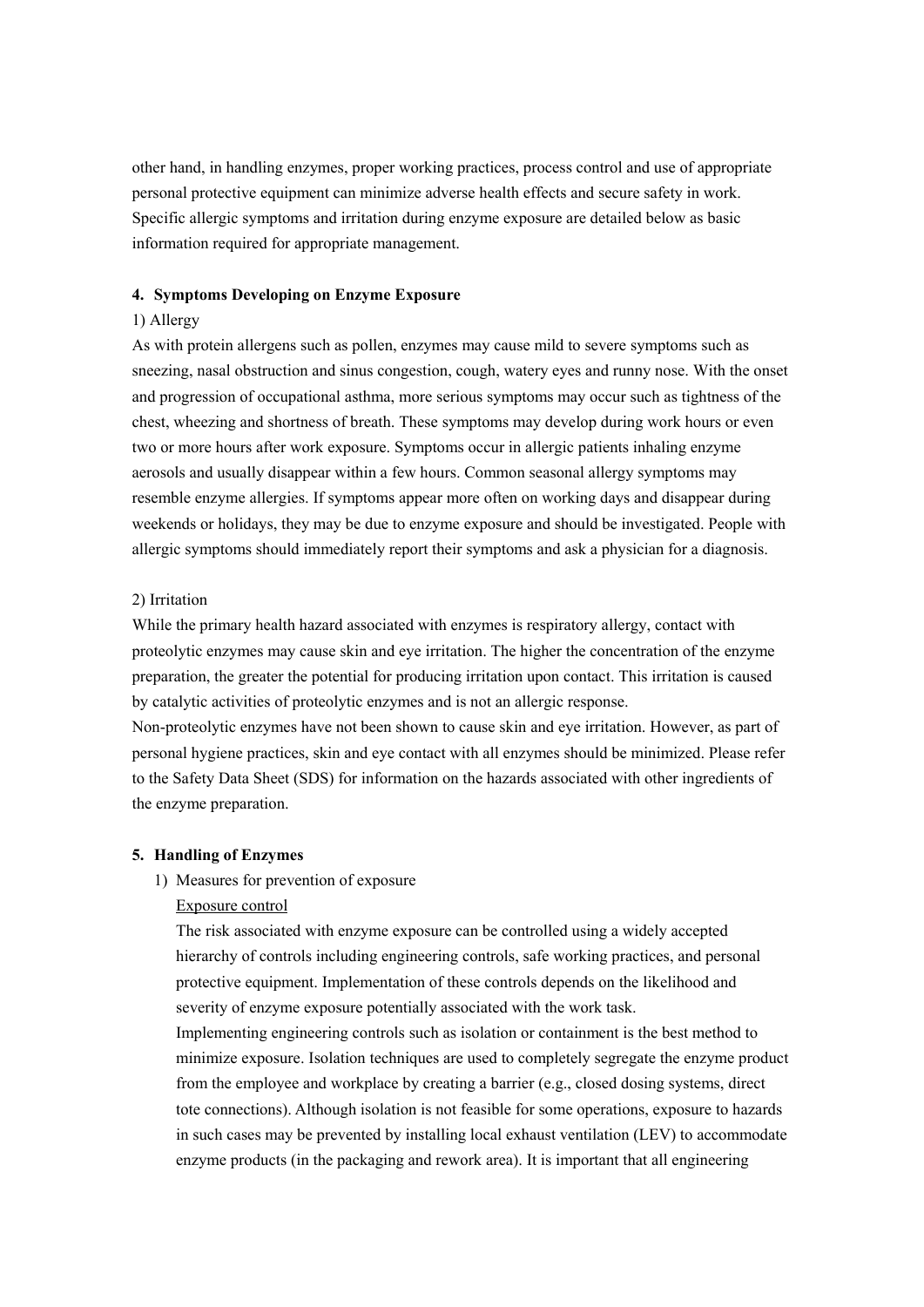controls be properly maintained and tested for efficacy through routine enzyme monitoring and maintenance procedures.

Safe work - Prevention of and protection from enzyme dust (airborne microparticles)/aerosols Safe handling of enzyme preparations can be accomplished through working practices in conjunction with engineering controls and use of protective equipment. It is also important that workers are trained on the health hazards of enzymes, understand the symptoms of enzyme allergy and follow safe working practices that minimize the risk of exposure. In working with enzyme preparations, working practices should not generate aerosols or result in direct skin contact. Aerosols are formed through high-energy operations such as mixing, grinding, and some material transfers. Cleaning actions such as sweeping, blowing, steam cleaning, and high-pressure spraying will also generate aerosols and should be avoided.

The following safety measures are recommended to minimize exposure.

- Avoid inhalation of dust, droplets and mists.
- Wash hands with water and mild soap after contact with enzyme materials.
- Change the work clothes every day. Make sure to replace the work clothes every time when contaminated with enzyme raw materials.
- Prevent contact of the face or eyes with the work clothes or gloves contaminated with enzymes.
- 2) Protective equipment for work

Risk assessment/risk avoidance for workers (precautions for use)

Respiratory protective equipment

The use of respiratory protective equipment should be considered if engineering controls are not sufficient to control enzyme levels below recommended exposure limits. Personal protective equipment may be used as an auxiliary means when a specific task could result in high potential risk of exposure.

When using respiratory protective equipment, the filters should be N100/P100/P3, etc. These filters provide the appropriate level of protection to the user.

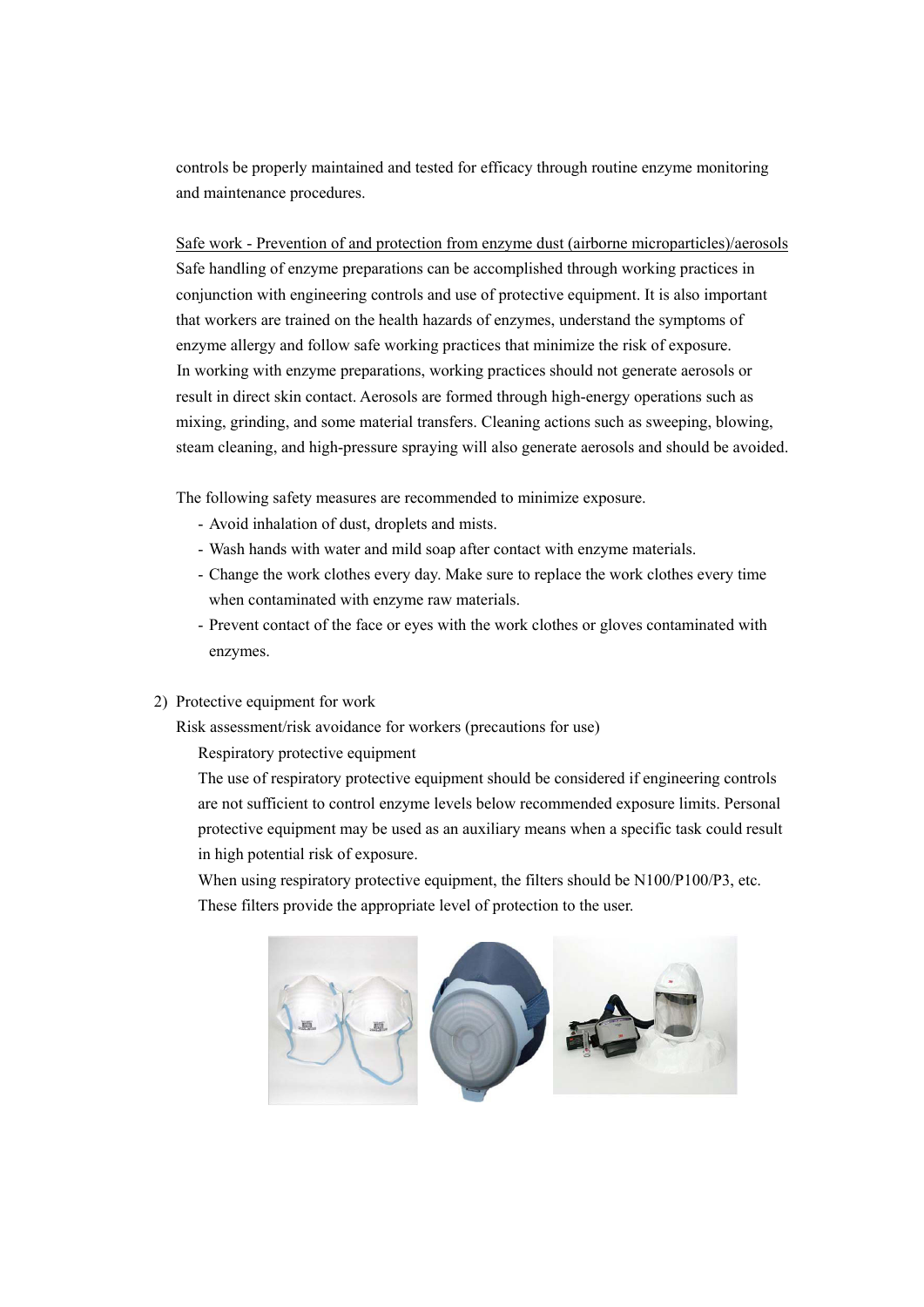#### 3) Protective clothing

Protective clothing should be worn when there is a potential for skin or eye contact. Protective clothing may include gloves and safety goggles as well as outer garments such as coveralls and lab coats. Protective clothing is particularly important when working with proteolytic enzymes known to cause skin irritation. Protective clothing should be removed prior to leaving the work area and must not be worn into other areas of the facility (e.g. lunchroom or offices). For all types of enzymes, protective clothing should be defined based on workplace activities and potential for exposures to avoid unintentional inhalation of any residual enzyme.

#### **6. Measurement of Enzyme Dust in the Work Environment**

Air monitoring techniques are available for measurement of enzyme dust or mist concentrations in the air to assess the effectiveness of engineering controls and the potential for exposure of employees. The American Conference of Governmental Industrial Hygienists (ACGIH) has established a threshold limit value (TLV) for only one class of enzyme, subtilisin, of 60 ng/m3 as a ceiling limit. This exposure limit should be recognized and employed for all enzyme classes. Please contact us for additional information.

#### **7. Cleaning at the Time of Spillage / Cleaning and Maintenance of the Work Area**

Whenever maintenance is to be performed on equipment that has been in contact with enzymes, the equipment should always be cleaned before starting the maintenance work. Personal protective equipment (gloves, protective masks, eye protection) should be used during maintenance operations where there is a potential for exposure or exposure potential is unknown.

#### **8. First-aid Treatment in Case of Exposure**

#### Skin contact

Flush the exposed skin thoroughly with water for 15 minutes, then wash with mild soap and water. Remove and clean any contaminated work clothing. Ensure that the handling of contaminated clothing does not expose another person.

#### Inhalation

Remove the individual from the exposure source to a well-ventilated area. Monitor them for irritation or allergic symptoms. If any symptoms appear, consult a physician. Symptoms may be delayed after exposure.

#### Eye contact

Rinse the eyes thoroughly with water for 15 minutes or more and then consult a physician.